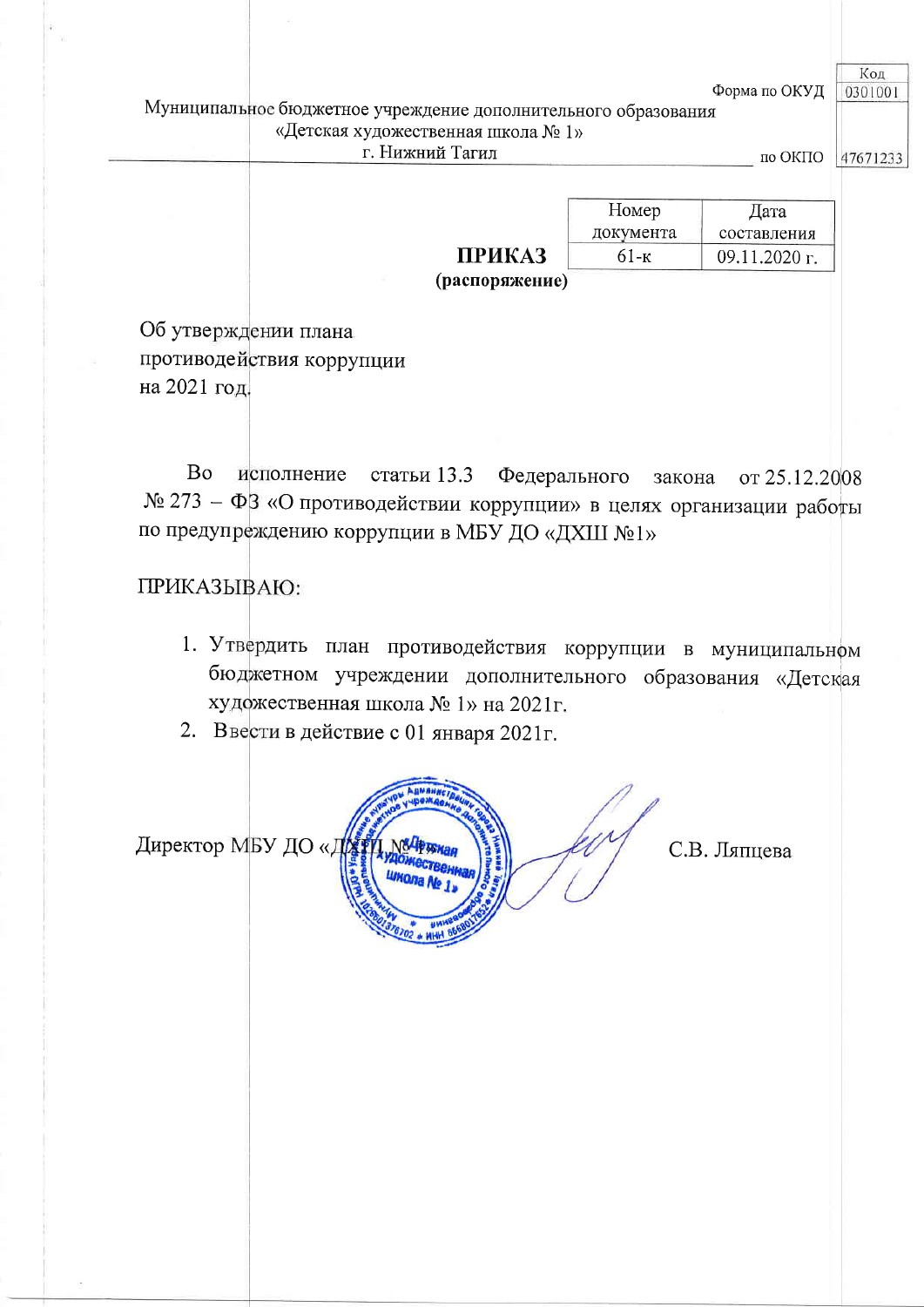Приложение 1 к приказу МБУ ДО «ДХШ № 1» or 09.11.2020 $r$ . No 61-K

## ПЛАН

## противодействия коррупция в муниципальном бюджетном учреждении дополнительного образования<br>• Детская художественная школа № 1» на 2021г.

| Направление                                                                                        | Мероприятие                                                                                                                                                                                                                                                                                                                                                                                                                       | Сроки<br>исполнения | Ответственные                               |
|----------------------------------------------------------------------------------------------------|-----------------------------------------------------------------------------------------------------------------------------------------------------------------------------------------------------------------------------------------------------------------------------------------------------------------------------------------------------------------------------------------------------------------------------------|---------------------|---------------------------------------------|
| Нормативное<br>обеспечение,<br>закрепление<br>стандартов<br>поведения и<br>декларация<br>намерений | Утверждение Плана работы Комиссии<br>по противодействию коррупции                                                                                                                                                                                                                                                                                                                                                                 | январь 2020г.       | исполнители<br>Директор школы               |
| Формирование<br>механизмов<br>общественного<br>антикоррупционн<br>ого контроля                     | Проводить антикоррупционную<br>экспертизу жалоб и обращений граждан<br>на действия (бездействия)<br>администрации, педагогического и<br>иного персонала образовательного<br>учреждения с точки зрения наличия<br>сведений о фактах коррупции и<br>организации их проверки                                                                                                                                                         | постоянно           | Комиссия по<br>противодействию<br>коррупции |
|                                                                                                    | Отчет директора школы перед<br>населением, на совещаниях в<br>образовательном учреждении о<br>результатах антикоррупционной<br>деятельности                                                                                                                                                                                                                                                                                       | постоянно           | Директор школы                              |
|                                                                                                    | Введение процедуры информирования<br>работниками директора о<br>возникновении конфликта интересов и<br>порядка урегулирования выявленного<br>конфликта интересов                                                                                                                                                                                                                                                                  | постоянно           | Директор школы                              |
|                                                                                                    | Использовать телефоны «горячей<br>динии» или прямые телефонные линии<br>с руководством органов местного<br>самоуправления, осуществляющих<br>управление в сфере образования и с<br>руководителями образовательного<br>учреждения в целях выявления фактов<br>вымогательства, взяточничества и<br>других проявлений коррупции, а также<br>для более активного привлечения<br>общественности к борьбе с данными<br>правонарушениями | постоянно           | Директор школы                              |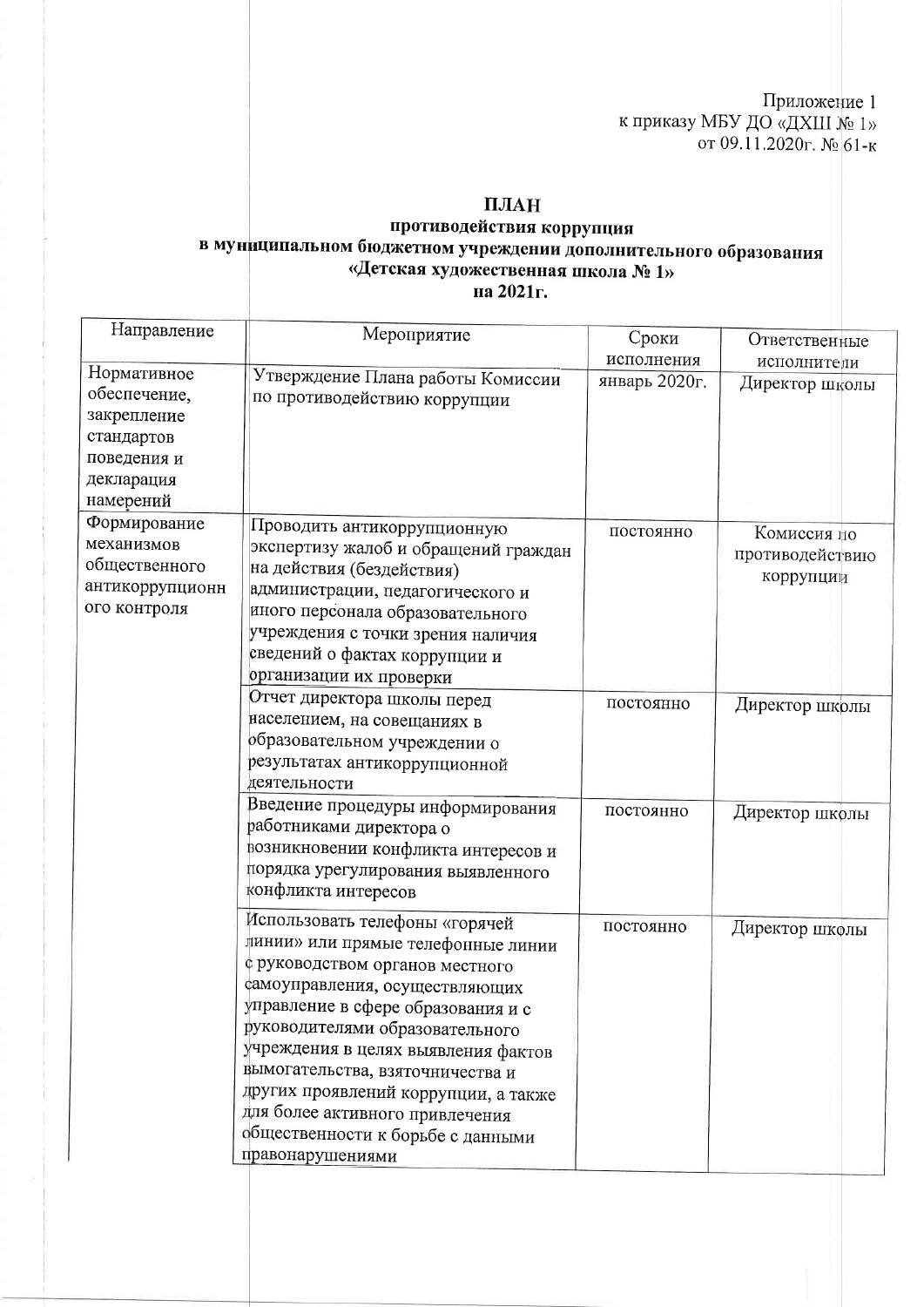|                                                                                                      | Осуществлять усиленный контроль за<br>рассмотрением жалоб и заявлений<br>граждан, содержащих факты                                                                                                                               | постоянно | Комиссия по<br>противодействию<br>коррупции |
|------------------------------------------------------------------------------------------------------|----------------------------------------------------------------------------------------------------------------------------------------------------------------------------------------------------------------------------------|-----------|---------------------------------------------|
|                                                                                                      | злоупотребления служебным<br>положением, вымогательства, взяток и<br>другой информации коррупционной                                                                                                                             |           |                                             |
|                                                                                                      | направленности в отношении<br>муниципальных служащих и                                                                                                                                                                           |           |                                             |
|                                                                                                      | руководящих и педагогических кадров                                                                                                                                                                                              |           |                                             |
| Создание<br>эффективного<br>контроля за<br>распределением и<br>расходованием<br>бюджетных<br>средств | Обеспечение и своевременное<br>исполнение требований к финансовой<br>отчетности                                                                                                                                                  | постоянно | Директор школы                              |
|                                                                                                      | Осуществление регулярного контроля<br>экономической обоснованности<br>расходов                                                                                                                                                   | постоянно | Директор школы                              |
|                                                                                                      | Осуществление регулярного контроля<br>данных бухгалтерского учета, наличия и<br>достоверности первичных документов<br>бухгалтерского учета                                                                                       | постоянно | Директор школы                              |
|                                                                                                      | Соблюдение при проведении закупок<br>товаров, работ и услуг для нужд<br>образовательного учреждения<br>требований по заключению договоров с<br>контрагентами в соответствии с<br>Федеральными законами                           | постоянно | Директор школы                              |
| Обучение и<br>информирование<br>работников                                                           | Ежегодное ознакомление работников<br>под роспись с нормативными<br>документами, регламентирующими<br>вопросы предупреждения и<br>противодействия коррупции в<br>организации                                                      | постоянно | Комиссия по<br>противодействию<br>коррупции |
|                                                                                                      | Проведение обучающих мероприятий<br>по вопросам профилактики и<br>противодействия коррупции                                                                                                                                      | постоянно | Комиссия по<br>противодействию<br>коррупции |
|                                                                                                      | Проведение оценки должностных<br>обязанностей руководящих и<br>педагогических работников, исполнение<br>которых в наибольшей мере<br>подвержено риску коррупционных<br>проявлений                                                | постоянно | Директор школы                              |
|                                                                                                      | Усиление персональной<br>ответственности администрации<br>образовательного учреждения и<br>педагогических работников за<br>неправомерно принятые решения в<br>рамках служебных полномочий и за<br>другие проявления бюрократизма | постоянно | Директор школы                              |
|                                                                                                      | Организация индивидуального<br>консультирования работников по<br>вопросам применения (соблюдения)                                                                                                                                | постоянно | Директор школы                              |